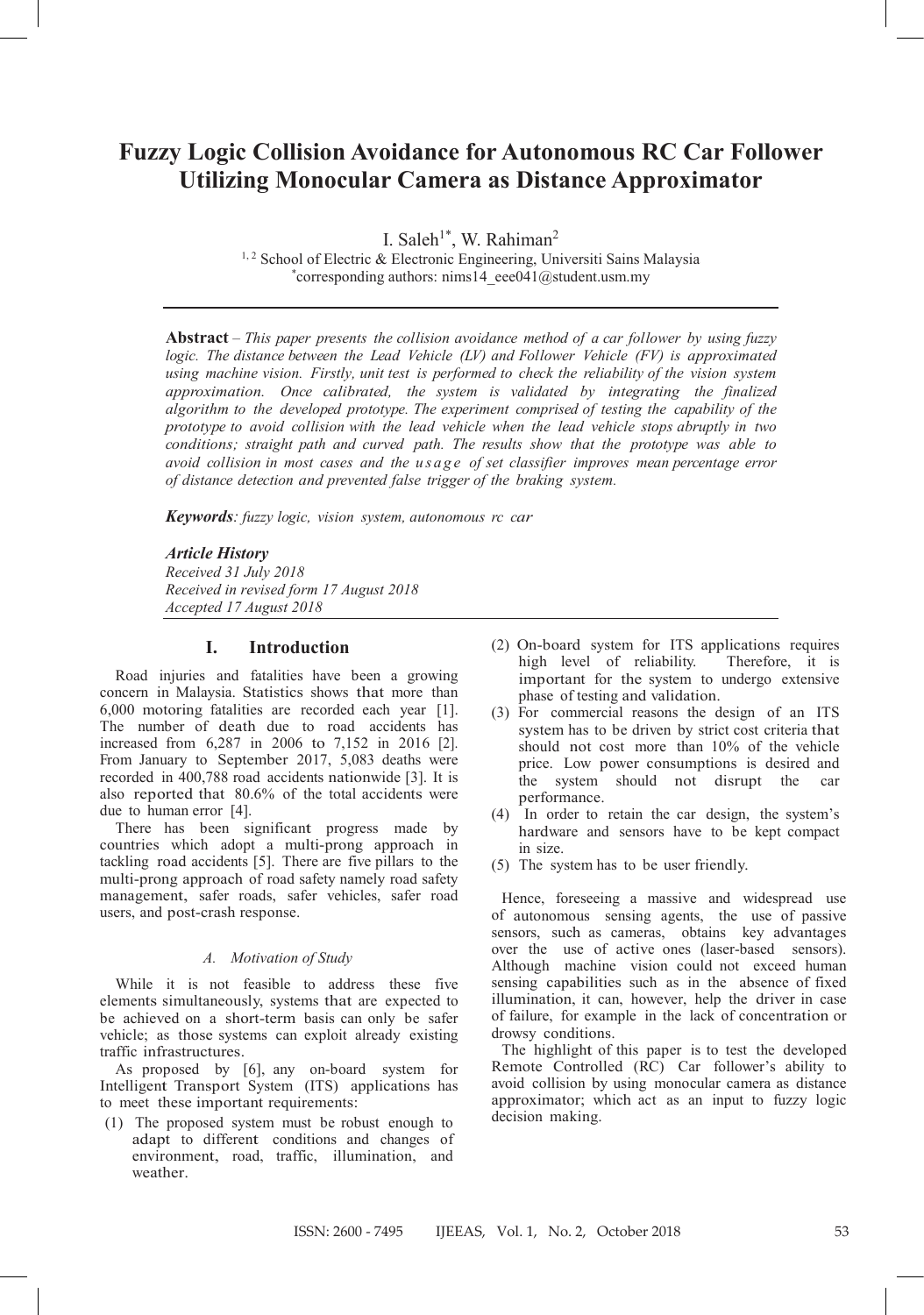#### *B. Geometry Model*

Fig. 1 shows the geometry model in determining distance explaining the representation of image plane in real world (physical dimension) and its corresponding pixel coordinate perceived by vision system [7]-[ 8].



Fig. 1. Geometry model in determining distance

From the figure, *P* as the target object, *d* is the distance between the monocular vision sensor and the target object, *γ* is the camera angle, and *h* is the elevation height of the monocular vision sensor from ground level. Based on the geometry relationship the distance  $d$  could be calculated as by Equation  $(1)$ .

$$
d = h / \tan(\gamma + \arctan((y - y_0) / f)) \qquad (1)
$$

Suppose that *f* is the focal length of the monocular vision sensor,  $(u_0, v_0)$  is the camera coordinate intersection point of optical axis and image plane, and the physical dimension of a pixel corresponding to the x-axis and y-axis on the image plane are  $\delta x$  and  $\delta y$  respectively, the projection of  $P$  on the image plane (image coordinate)  $(x, y)$  can be represented as:

$$
\begin{cases}\n x = (u - u_0) dx \\
 y = (v - v_0) dy\n\end{cases} \tag{2}
$$

The optical point *u* and *v* can be represented as Equation  $(3)-(4)$ :

$$
u = \frac{x}{\delta x} + u_0 \tag{3}
$$

$$
v = \frac{y}{\delta y} + v_0 \tag{4}
$$

By assuming 
$$
(x_0, y_0)
$$
 as origin:

$$
x_0 = y_0 = 0 \tag{5}
$$

The final equation for the distance (d) is:

$$
d = h / \tan(\gamma + \arctan((v - v_0) / a_y))
$$
 (6)

where:

$$
a_y = f/\delta y \tag{7}
$$

The value of  $u_0$ ,  $v_0$  and  $a_v$  can be obtained by solving the camera matrix as shown in Appendix (A). The result is tabulated in Appendix (B.1).

The value of  $\nu$  is the end point of y-coordinate of the object where *h* is the height in pixel of the object and  $y_{init}$  is the starting coordinate for y-axis ( $y_{init} = 0$  if there is no image cropping).

$$
v = y + y_{init} + h \tag{8}
$$

# **II. Methodology**

# *A. Vision System*

In this section the Lead Vehicle (LV) detection using vision system is explained. The raw input of the system is the real-time video acquired using the monocular camera. The resolution of the webcam is set to as Eq. (9), where  $w_f$  is the frame width and  $h_f$ is the frame height.

$$
0 < w_f \le 320, 0 < h_f \le 240 \tag{9}
$$

The position of Lead Vehicle is tracked using Camshift. Fig. 2 shows how Camshift works [9]. One drawback of a vision system utilizing a monocular camera is its inability to capture the optimal lighting of its surrounding. In the previous study [10], a suitable illumination compensation method was chosen. As a continuation of the study the compensation method will be integrated to the Camshift tracker algorithm. The algorithm will start with a random solution to a problem, loop (iterate) itself so that it can acquire an improved solution by incrementally changing a single element of the solution. If the alteration generates a better solution, an incremental alteration is made to the new solution, repeating until no more adjustments can be found [11]. The smoothed centroid position output  $(C_x)$  of the Lead Vehicle extracted from the Camshift tracker will be one of the crisp inputs for the fuzzy system. Next, the fuzzy system will be further discussed.

### *B. Fuzzy Logic System*

Fig. 3 shows the fuzzy system. Firstly, the crisp input(s) will enter the fuzzifier. The fuzzifier consists of designated input membership functions. Once fuzzified, the fuzzy input(s) will enter fuzzy inference block which consists of rules that these input(s) should abide to.

The resultant fuzzy output(s) will then enter the defuzzifier block. Since the fuzzy system follows the Sugeno method, the defuzzifier employs weighted average calculation approach. From the defuzzifier, crisp output is selected from the designated output membership functions.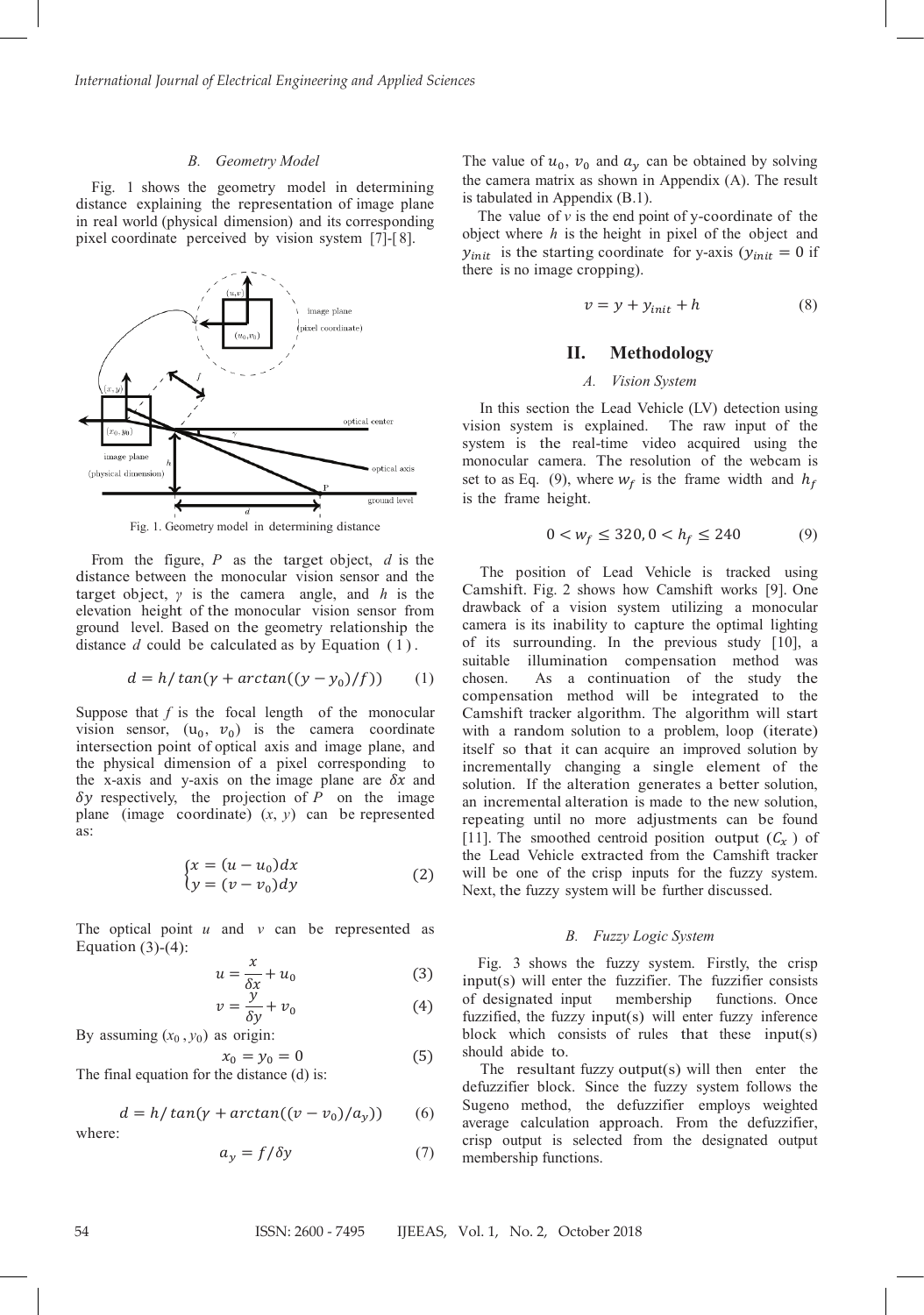

Fig. 2. Camshift Tracker Flowchart



Fig. 3. Fuzzy System

For the implementation of fuzzy logics on embedded controller, zero order type Sugeno fuzzy control is used. The consequent output is in a form of a singleton. Singleton is a fuzzy set with a membership function that is unity at a single particular point on the universe discourse and zero everywhere else. For this system, two crisp inputs are used:

- (1) the position of  $C_x$  (deviation)
- (2) the approximate distance between lead vehicle and follower vehicle (distance)

The consequent outputs would be:

(1) the speed of the motor (speed)<br>(2) the steering direction of

of the servo motor (steering)

The fuzzy system was coded in Python based on the functional programming proposed in [12] and [13].

## *B.1 Fuzzy Sets with Membership Functions*

There are two types of fuzzy sets used which are triangle shaped fuzzy sets  $(\Lambda)$  and trapezoidal fuzzy membership functions (∏).

Triangle shaped fuzzy sets are defined as shown in Equation (10); where x is the crisp input,  $\Lambda_A$  is the lower limit of the triangle,  $\Lambda_B$  is the middle limit of the triangle and  $\Lambda_c$  is the upper limit of the triangle.

$$
\bigwedge \left(x; \bigwedge_{ABC} \right) = \begin{cases} 0 & \text{if } x < \Lambda_A \\ \frac{x - \Lambda_A}{\Lambda_B - \Lambda_A} & \text{if } \Lambda_A \le x \le \Lambda_B \\ \frac{\Lambda_C - x}{\Lambda_C - \Lambda_B} & \text{if } \Lambda_B < x \le \Lambda_C \\ 0 & \text{if } x > \Lambda_C \end{cases} (10)
$$

Trapezoidal shaped membership functions are defined as shown in Equation  $(11)$ ; where xthe crisp input is and  $\prod_{ABCD}$  indicates the vertices of the trapezoid.

$$
\prod\left(x;\prod_{ABCD}\right) = \begin{cases}\n0 & \text{if } x < \prod_A \\
\frac{x-\prod_A}{\prod_B - \prod_A} & \text{if } \prod_A \leq x \leq \prod_B \\
1 & \text{if } \prod_B < x \leq \prod_C \\
\frac{\prod_D - x}{\prod_D - \prod_C} & \text{if } \prod_C < x \leq \prod_D \\
0 & \text{if } x > \prod_D\n\end{cases}
$$

Table I shows the linguistic variable for the first input; deviation. There are five regions that represent its linguistic values and its consequent pixel ranges which are extreme left (ll), left (l), center (c), right (r) and extreme right (rr).

TABLE I SELECTED DEVIATION NOTATIONS AND RANGE

| Linguistic Variable : Deviation (pixel) |                                                             |            |  |  |  |
|-----------------------------------------|-------------------------------------------------------------|------------|--|--|--|
| <b>Notation</b>                         | Range [0,320]<br>Linguistic Value<br>Membership<br>Function |            |  |  |  |
| H                                       | Extreme Left                                                | [0, 108]   |  |  |  |
|                                         | Left                                                        | [96, 140]  |  |  |  |
| c                                       | Center                                                      | [120, 200] |  |  |  |
| г                                       | Right                                                       | [180, 224] |  |  |  |
| гг                                      | Extreme Right                                               | [212, 320] |  |  |  |

Table II on the other hand shows the linguistic variable for the second input; distance. There are three regions that represent its linguistic values and its consequent ranges which are near  $(d_n)$ , ideal  $(d_i)$ and far (d\_ f).

TABLE II SELECTED DISTANCE NOTATIONS AND RANGE

| Linguistic Variable : Distance (cm)                                            |             |            |  |  |
|--------------------------------------------------------------------------------|-------------|------------|--|--|
| Range [0,140]<br>Membership<br>Linguistic Value<br><b>Notation</b><br>Function |             |            |  |  |
| d_n                                                                            | <b>Near</b> | [0, 100]   |  |  |
| d.i                                                                            | Ideal       | [90, 130]  |  |  |
| d f                                                                            | Far         | [120, 140] |  |  |

Table III shows the linguistic variables that represent the first output; the speed of the RC car which are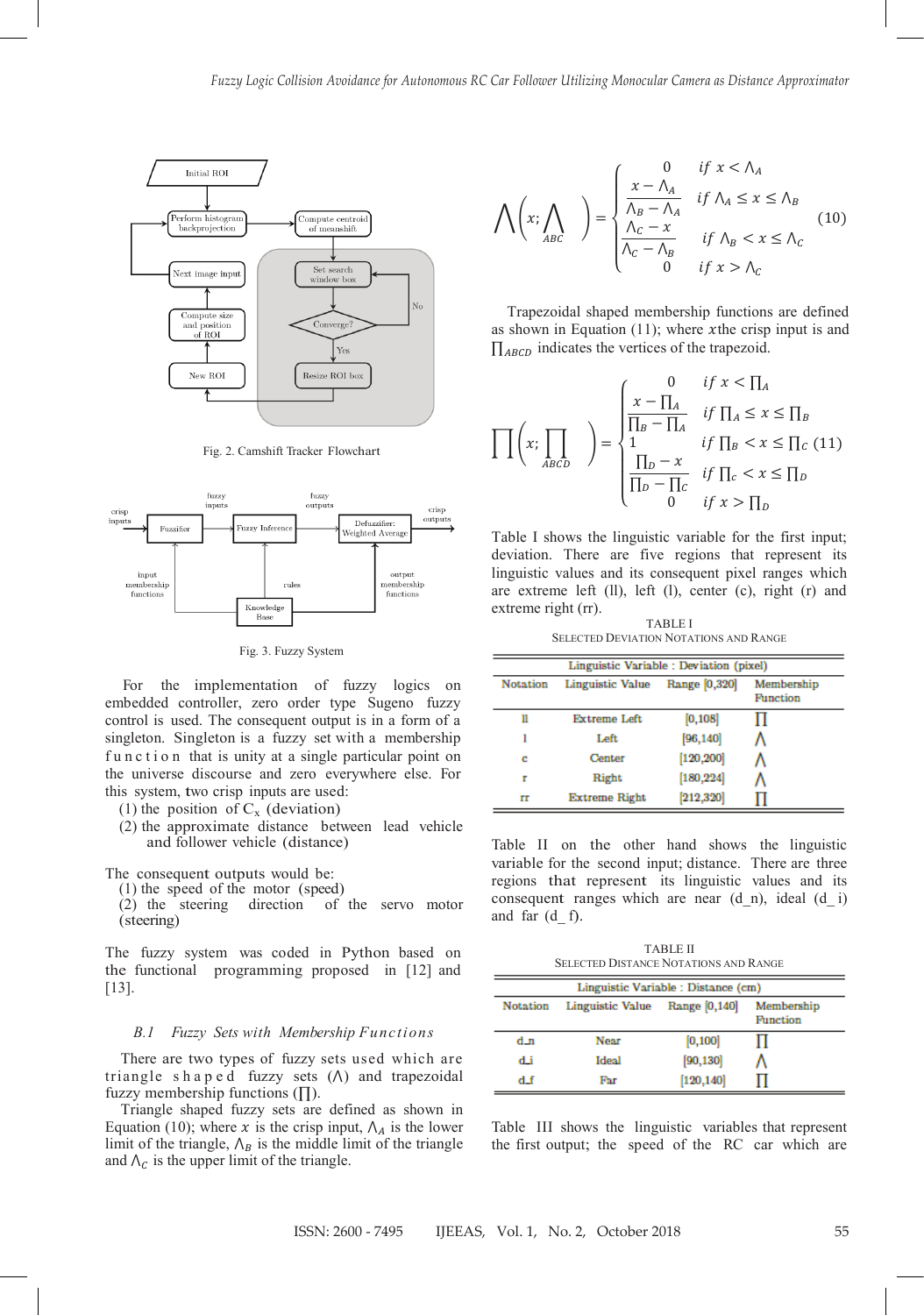stopping the motor/brake  $(s_b)$ , normal speed  $(s_n)$ and accelerate (s\_ a).

| <b>TARLE III</b><br><b>SELECTED SPEED NOTATIONS AND RANGE</b> |                         |       |  |  |
|---------------------------------------------------------------|-------------------------|-------|--|--|
| Linguistic Variable : Speed (m/s)                             |                         |       |  |  |
| Notation                                                      | <b>Linguistic Value</b> | Value |  |  |
| s b                                                           | <b>Brake</b>            |       |  |  |
| $S_{\perp}$                                                   | <b>Normal</b>           | 0.8   |  |  |
| 8.3                                                           | Accelerate              |       |  |  |

Table IV shows the linguistic variable that represents the second output; the steering angle of the RC car. There are five regions mapped accordingly which are steer extreme left (str\_ll), steer left (str\_l), steer center (str\_c), steer right (str\_r) and steer extreme right  $(strrr)$ .

TABLE IV SELECTED STEERING NOTATIONS AND RANGE

| Linguistic Variable : Steering (°) |                            |       |  |  |
|------------------------------------|----------------------------|-------|--|--|
| <b>Notation</b>                    | Linguistic Value           | Value |  |  |
| str_ll                             | <b>Steer Extreme Left</b>  | 50    |  |  |
| str_l                              | <b>Steer Left</b>          | 70    |  |  |
| str_c                              | <b>Steer Center</b>        | 90    |  |  |
| str_r                              | <b>Steer Right</b>         | 110   |  |  |
| str_rr                             | <b>Steer Extreme Right</b> | 130   |  |  |

### *B.2 Fuzzy Sets with Set Qualifiers*

In addition to the fuzzy sets introduced in Section B.1, fuzzy set qualifiers called hedges are used.

Hedges are linguistic terms that modify the shape of fuzzy sets [14]. Hedges that are used in this method are slightly and somewhat. The shape of the fuzzy set  $m_A(x)$  is represented as shown in Equation (12).

$$
hedges = \begin{cases} slightly = m_A(x)^{(1/3)} \\ somewhat = m_A(x)^{(1/2)} \end{cases} (12)
$$

The graphical representation of the fuzzy hedges is shown in Fig. 4. These hedges allow the fuzzy sets to be less rigid than the predefined ranges.



### *C. Fuzzy Rules*

Initially, there are total of 15 fuzzy rules that the system has to evaluate. With the introduction of hedges/fuzzy set classifier, 3 additional rules (rule 16- 18) were included. This results in a total of 18 fuzzy rules. All 18 fuzzy rules are shown in Appendix C.

Hypothetically, these additional rules were meant to make the decision making less rigid and prevent frequent signal transitions sent to the actuating component.

### *D. Development of Prototype*

The prototype uses the body of the 1/10 scale Remote Controlled (RC) car . The RC car comes with a built in brushless DC motor and an Electric Speed Controller (ESC). The motor type is Brushless Inrunner 3300KV (3650 size) while the ESC type is 60A Brushless (60A Constant, 85A Burst). With this ESC the motor can be controlled to move in both directions.

### *D.1 System Architecture*

The system architecture is shown in Figure 5. There are two components which are the vision system component and actuating system component. The vision system component is governed by the microprocessor, Raspberry Pi. The image processing sequence is coded in Python with the help of image library OpenCV. There is a touchscreen panel attached to display the guided user interface (GUI). The vision sensor, a webcam is connected to the microprocessor through USB connection.

The actuating system component is governed by a microcontroller, Arduino Mega. The microcontroller is connected to servo motor that will control the steering of the RC car and the ESC, to control the brushless DC motor (BLDC). On the motor a hall sensor is attached and the data is sent to the microcontroller.

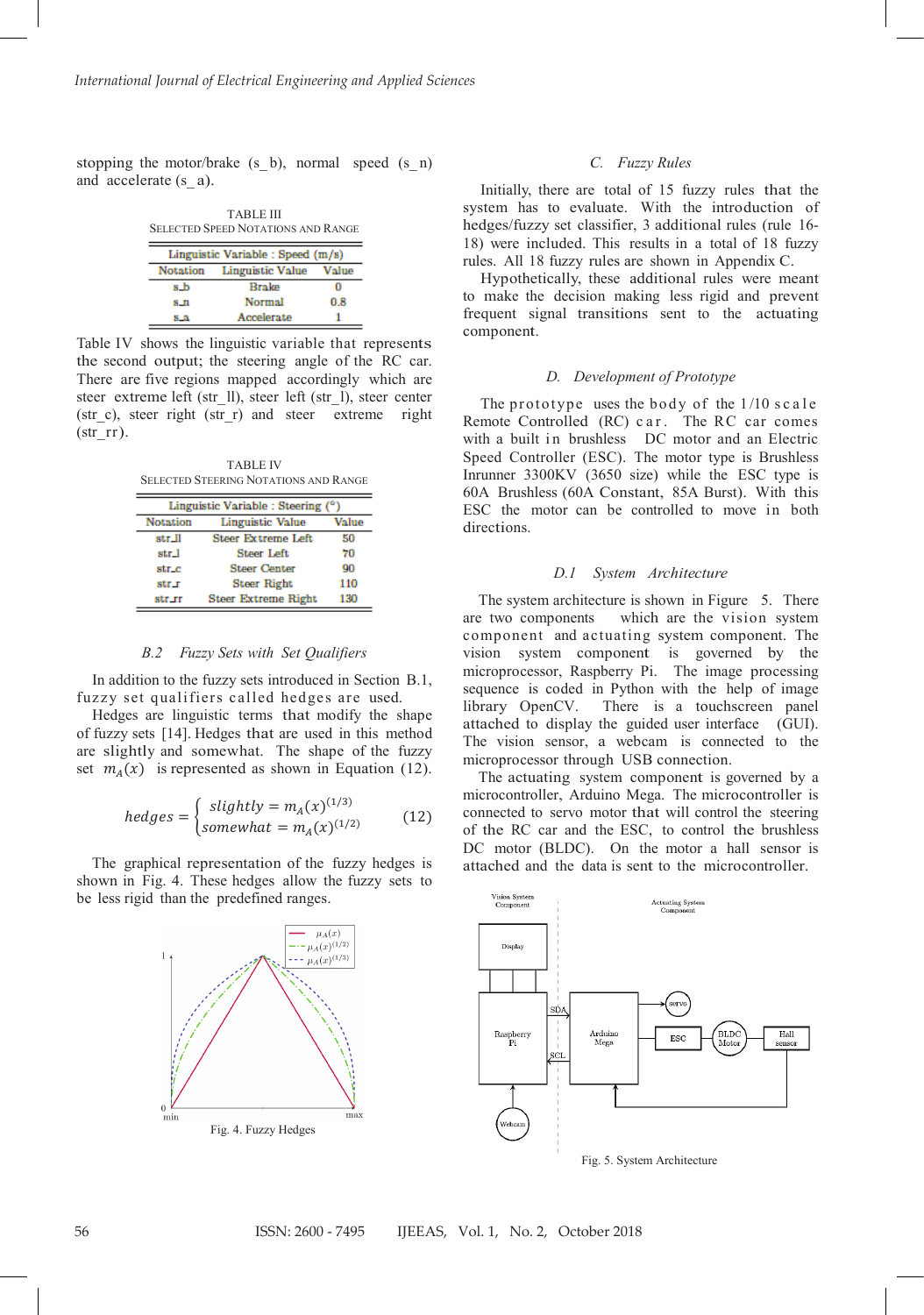The fully developed prototype is shown in Appendix D. There are three slots created on the body of the RC car. The bottom tier is reserved for the Electronic Speed Controller (ESC) and Lithium Polymer (Li-Po) battery to power the ESC and consequently the motor. The power supply for both servo motor and microprocessor are slotted to the first tier whereas the microprocessor is slotted to the second tier. The image sensor is mounted on the topmost tier alongside with LCD display for calibration purposes. The prototype will be used to test the algorithm's capability to control the RC car and avoid collision with the Lead Vehicle.

# *D.2 Power Sources*

Table V shows the types of batteries used in developing this prototype. In order to power the ESC and brushless DC motor Lithium Polymer (Li-Po) battery is used. Raspberry Pi needs individual power supply as it is crucial to maintain continuous supply of 5V 2A for the device to work properly. Another power bank with the capacity of 5V 1A is used to power the of  $5V$  1A is used to power the microcontroller which is Arduino Mega. The servo is powered by Nickel Metal Hydride (NiMH).

TABLE V TYPES OF BATTERIES USED

| <b>Battery</b>                              | Capacity      | Usage                                   |  |
|---------------------------------------------|---------------|-----------------------------------------|--|
| Li-Po                                       | 2 Cells, 7.4V | <b>ESC &amp; Brushless DC</b><br>Motor  |  |
| <b>Power Bank</b>                           | 5V, 2A        | Raspberry<br>Pi<br>&.<br><b>Display</b> |  |
| <b>Power Bank</b>                           | 5V, 1A        | Arduino Mega                            |  |
| Metal<br><b>Nickel</b><br>Hydride<br>(NiMH) | 7.2V.2A       | Servo Motor                             |  |

## **III. Results & Discussion**

### *A. Experimental Results*

In this section the experimental results are presented. Firstly, the unit test is performed by testing the reliability of the distance testing the reliability of the distance approximation obtained from the Camshift tracker. Once validated, the improved algorithm is integrated with the prototype and tested for collision avoidance capability.

### *A.1 Distance Approximator Test*

In order to estimate the distance of Lead Vehicle (LV) from Follower Vehicle (FV), Equation (6)) is tested in real time. Fig. 6 shows the plot of distance estimation. By using the equation as it is, it could be observed that there are significant amount of errors. On the plot  $d_{real}$  is the actual distance at the particular instances of the experiment.



New data is tabulated ranging from 50 cm to 200 cm in 10 cm increment. The linear (com\_ linear), quadratic (com\_ quad) and cubic (com\_ cubic) fitted plot are tabulated alongside with real distance and unfitted distance (calc\_ dist) as shown in Fig. 7. The limit for estimating distance is at 160 cm where the calculated distance reached a plateau. This limit is attributed to the resolution limit of the vision system itself. Nevertheless, it is a useful information when tuning the parameters of the fuzzy logics.

Through further observation from the plot the cubic fitted line plot shows better prediction at near distance but linear fitted line predicts better at far distance. However, cubic fitted plot tends to fluctuate when input distance exceeds the value of the tabulated data. Therefore the chosen fitted line method is linear. The equation for the linear fitted line is shown in Equation 13.



 $d_{\delta} = linear = 63.38 - 1.725 d_{calc}$  (13)

### *A.2 Integrated Test*

The finalized distance approximator equation is then integrated to the prototype. The experiment was designed to test the capability of the prototype to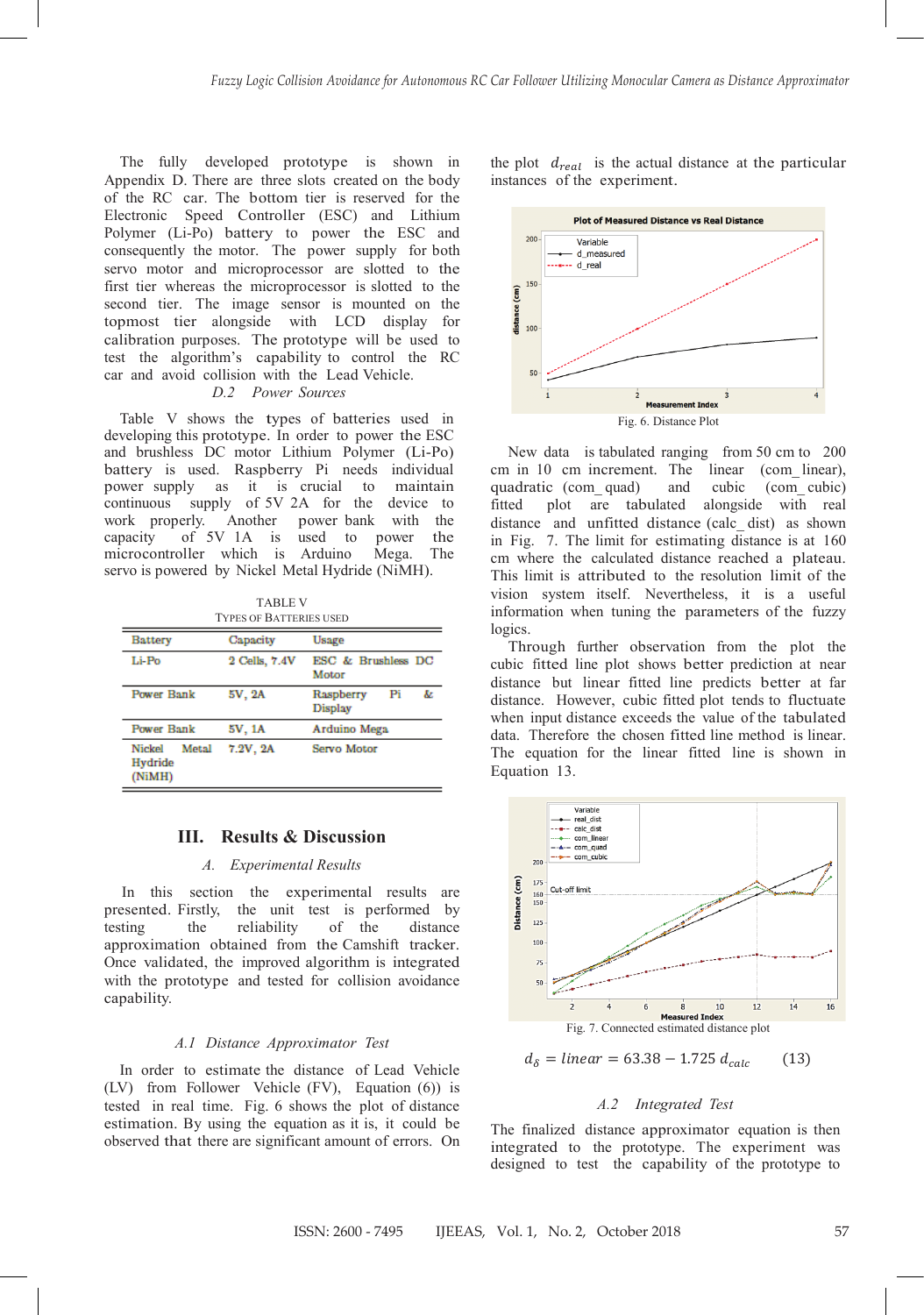avoid collision with the lead vehicle when the lead vehicle stopped under two different conditions namely straight and curved paths. From the result of all 15 trials (5 trials for straight path and 10 trials for curved path) the prototype FV failed only once during curve path. However, it was discovered that the failure was due to tyre misalignment after repetitive testing and not because of false detection.

Without fuzzy set classifier, it was found that there was a delayed response of an average 5 ms per (video) frame. The Follower Vehicle failed to maintain the ideal distance with the Lead Vehicle throughout the path due to this reason. However, when the Lead Vehicle stopped at the end of the path, the Follower Vehicle managed to stop without colliding with the Lead Vehicle. It is observed that with fuzzy set classifier the speed transition was much smoother and FV was able to accurately maintain the ideal distance throughout the path (refer to Table II).

The difference between the apparent distance perceived by the vision system and the real distance between the Lead Vehicle and Follower Vehicle at the end of the path where the Lead Vehicle stopped for each trial is then tabulated as shown in Fig. 8 (straight path) and Fig. 9 (curve path).<br>For ease of tabulation,  $\sim A$  represents

For ease of tabulation, ∼A represents the algorithm without classifier (15 rules) and ∼B represents the algorithm with classifer (18 rules). For both figures, *RealA* and *RealB* represent the measured stopping distance between FV and LV. Meanwhile, *ApparentA* and *ApparentB* represent the perceived stopping distance between FV and LV by the machine vision (calculated by distance approximator).

Table VI shows the percentage tabulation error of the real distance and the apparent distance obtained from the vision system. From the table, high error percentage is recorded when 15 fuzzy rules algorithm (without classifier) is used. However, these values are still within the ideal stopping distance between the Lead Vehicle and Follower Vehicle.



Fig. 8. Comparison of Measured and Perceived Stopping Distance (straight path)



Fig. 9. Comparison of Measured and Perceived Stopping Distance (Curve Path)

TABLE VI VISION SYSTEM DISTANCE DETECTION ERROR

| Path     | Mean Error (%) |          |  |
|----------|----------------|----------|--|
|          | 15 rules       | 18 rules |  |
| Straight | 22.10          | 4.91     |  |
| Curved   | 24 9A          | 33.98    |  |

### **IV. Conclusion**

As a conclusion, the FV prototype managed to avoid collision. There are several limitations that could be highlighted from the findings of the experiments.

- (1) The system field of view is limited.
	- Due to computational constraint, the vision system resolution is set to 320 x 240 pixels.
	- Due to the fixed position of the camera, the follower vehicle could easily lose track of the lead vehicle if the lead vehicle is steering at a sharp corners.
- (2) The system fuzzy logic is hardcoded
	- The user does not have the privilege to change the fuzzy rules in real-time as the rules were set beforehand based on the experimental data.
- (3) Single sensor is not meant for complex navigation
	- Due to budget constraints multiple sensors prototype could not be realized

For future works, in order to increase the accuracy of the vision system, a stereo-vision camera could be implemented. The increased in resolution helps expand the field of view of the follower vehicle. Other alternative is to mount the camera on a servo motor so that the camera is able to rotate and lock the target location (LV).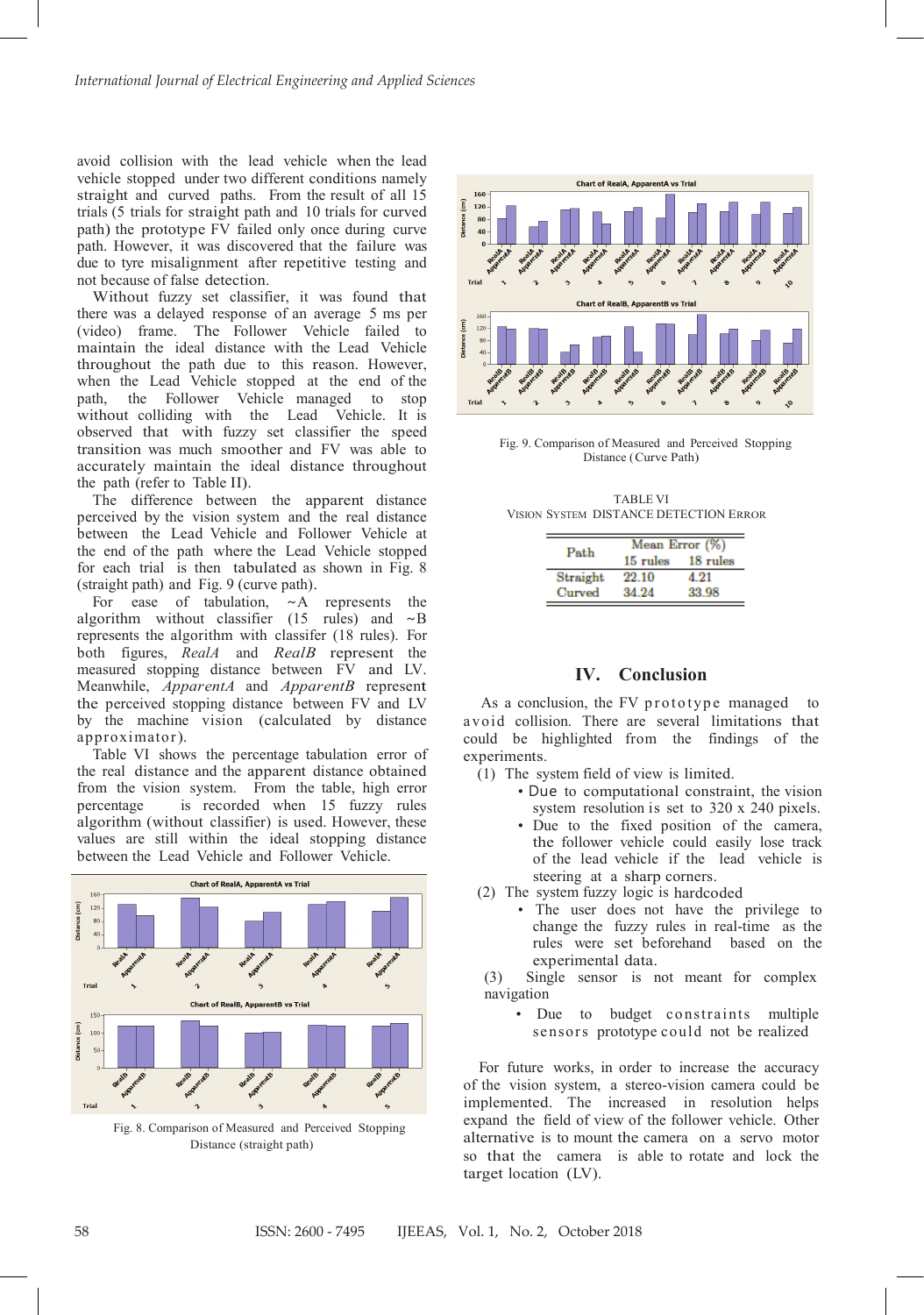In order for the car to be more intuitive a much more complex algorithm could be introduced (eq: neural network and genetic algorithm).

To top that, other sensors such as laser scanner, line sensor and lux sensor can help tackle the limitations of the vision sensor. The application of laser scanner can help compensate any fluctuating distance estimation and also advantageous when used on uneven terrain. The line sensor will guide the FV to always follow inside the lane and finally, the information from the lux sensor can be utilized so that the vision system can auto-tune itself based on the surrounding ambience. To achieve these, a much more powerful microprocessor is needed. An alternative to Raspberry Pi would be Intel Atom development board.

# **Appendix**

# *A.* Calibration Matrix

|                                                   | $[a_x]$ |                                                                                                     |  |
|---------------------------------------------------|---------|-----------------------------------------------------------------------------------------------------|--|
|                                                   |         | $0 \ a_y \ v_0$                                                                                     |  |
| $\left[\begin{matrix} x\ y\ w\end{matrix}\right]$ | 0       | $\begin{bmatrix} 0 & u_0 \ a_y & v_0 \ 0 & 1 \end{bmatrix} \begin{bmatrix} X \ Y \ Z \end{bmatrix}$ |  |

*B. Intrinsic Parameters* TABLE B.1. CALIBRATED PARAMETERS

| Parameters | Values | Remarks                             |
|------------|--------|-------------------------------------|
| $a_x$      | 274.2  | $a_x = f/d_x$                       |
| $a_y$      | 269.8  | $a_{\mathbf{u}} = f/d_{\mathbf{u}}$ |
| $u_0$      | 159.7  | Ideal optical center=160            |
| vo         | 124.0  | $Ideal optical center = 120$        |

| <i>Fuzzy Rules</i> |  |
|--------------------|--|
|                    |  |

|   | No. Rules                                           |
|---|-----------------------------------------------------|
| 1 | IF deviation is extremely left AND distance is near |
|   | THEN the speed is brake AND steering is steer       |
|   | centre                                              |
| 2 | IF deviation is extremely left AND distance is      |
|   | ideal THEN the speed is brake AND steering is       |
|   | steer extreme left                                  |
| 3 | IF deviation is extremely left AND distance is      |
|   | far THEN the speed is normal AND steering is steer  |
|   | left                                                |
| 4 | IF deviation is left AND distance is near           |
|   | THEN the speed is brake AND steering is steer       |
|   | centre                                              |
| 5 | IF deviation is left AND distance is ideal          |
|   | THEN the speed is normal AND steering is            |
|   | steer left                                          |
| 6 | IE deviation is left AND distance is far            |

- 6 IF deviation is left AND distance is far THEN the speed is accelerate AND steering is steer left
- IF deviation is centre AND distance is near THEN the speed is brake AND steering is steer centre
- IF deviation is centre AND distance is ideal

THEN the speed is normal AND steering is steer centre

- 9 IF deviation is centre AND distance is far THEN the speed is accelerate AND steering is steer centre
- <sup>10</sup> IF deviation is right AND distance is near THEN the speed is brake AND steering is steer centre
- <sup>11</sup> IF deviation is right AND distance is ideal THEN the speed is normal AND steering is steer right
- <sup>12</sup> IF deviation is right AND distance is far THEN the speed is accelerate AND steering is steer right
- 13 IF deviation is extremely right AND distance is near THEN the speed is brake AND steering is steer centre
- 14 IF deviation is extremely right AND distance is ideal THEN the speed is brake AND steering is steer extreme right
- 15 IF deviation is extremely right AND distance is far THEN the speed is normal AND steering is steer right
	- 16 IF deviation is somewhat centre AND distance is far THEN the speed is accelerate AND steering is steer centre
- 17 IF deviation is slightly left AND distance is far THEN the speed is normal AND steering is steer centre
- 18 IF deviation is slightly right AND distance is far THEN the speed is normal AND steering is steer centre

### *D.* Final Prototype (FV)



#### **Acknowledgements**

This research was supported by Multi-Agent System for Data Link Interaction in SPALAN Grant (grant number: 1001/PELECT/814265).